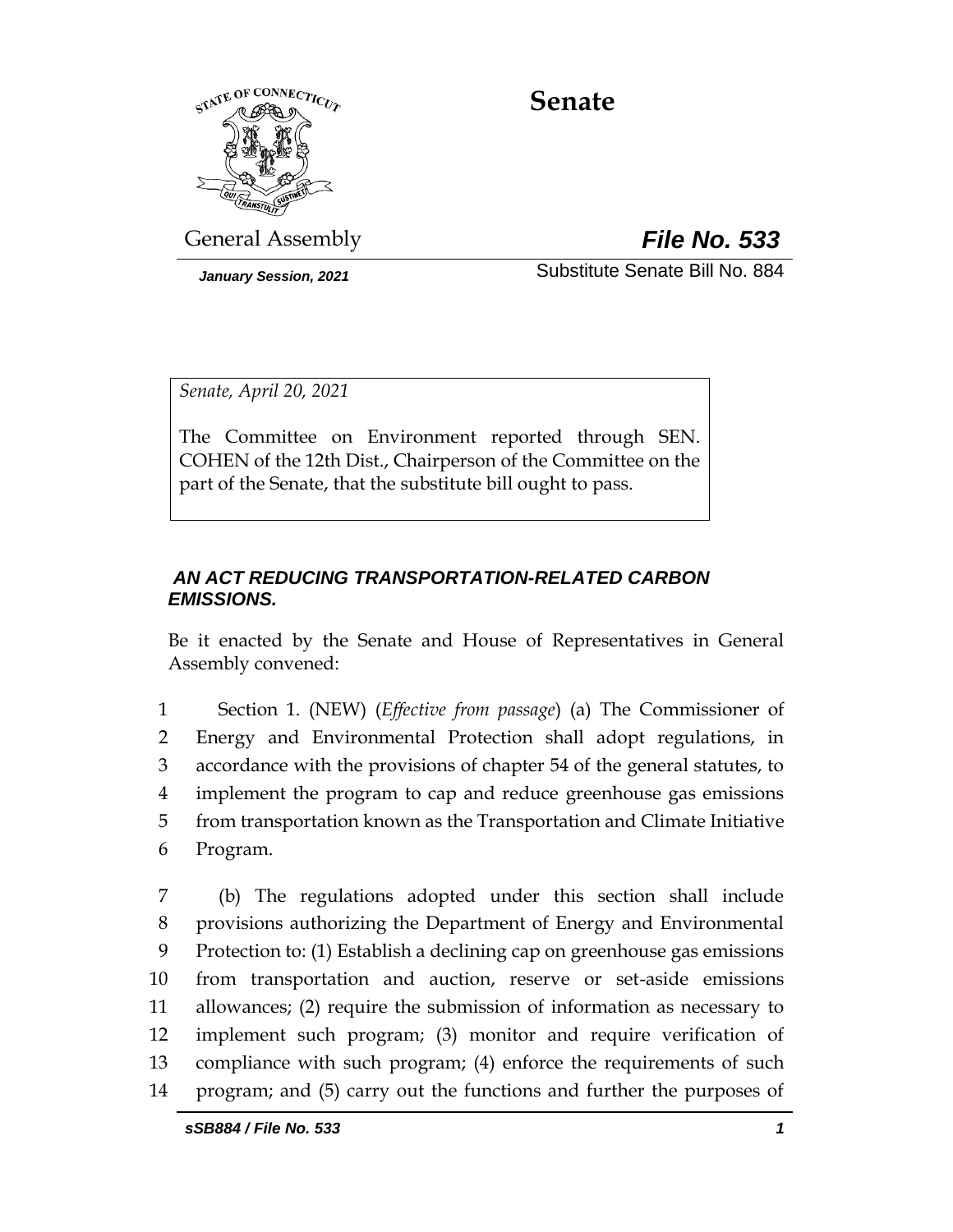such program. The Department of Energy and Environmental Protection may use an agent or contractor to perform administrative functions of such program.

 (c) The regulations adopted under this section may include provisions to cover the reasonable administrative costs associated with the implementation of such program in this state, including, but not limited to, engagement with communities that are overburdened by air pollution and underserved by the transportation system, as determined by the Commissioner of Energy and Environmental Protection and the Commissioner of Transportation, and to fund assessment and planning of measures to reduce emissions and mitigate the impacts of climate 26 change and to cover the reasonable administrative costs of state agencies associated with the adoption of regulations, plans and policies in accordance with section 22a-200a of the general statutes. Such costs shall not exceed five per cent of the total annual projected allowance value.

 (d) The proceeds of emissions allowance auctions conducted pursuant to this section shall be deposited into a Transportation and Climate account established by the Comptroller as a separate, nonlapsing account within the Transportation Grants and Restricted Accounts Fund. Such proceeds shall not be considered pledged revenue of said fund under section 13b-61 of the general statutes, as amended by this act.

 (e) For the fiscal year ending June 30, 2022, and each fiscal year thereafter, the Department of Transportation and the Department of Energy and Environmental Protection, with the approval of the Secretary of the Office of Policy and Management, shall invest the proceeds of emissions allowance auctions conducted pursuant to this section in strategies designed to reduce greenhouse gas emissions and air pollution from the transportation sector, provided not less than fifty per cent of such auction proceeds shall be invested in a manner designed to ensure communities that are overburdened by air pollution or underserved by the transportation system, as determined by the Commissioner of Energy and Environmental Protection and the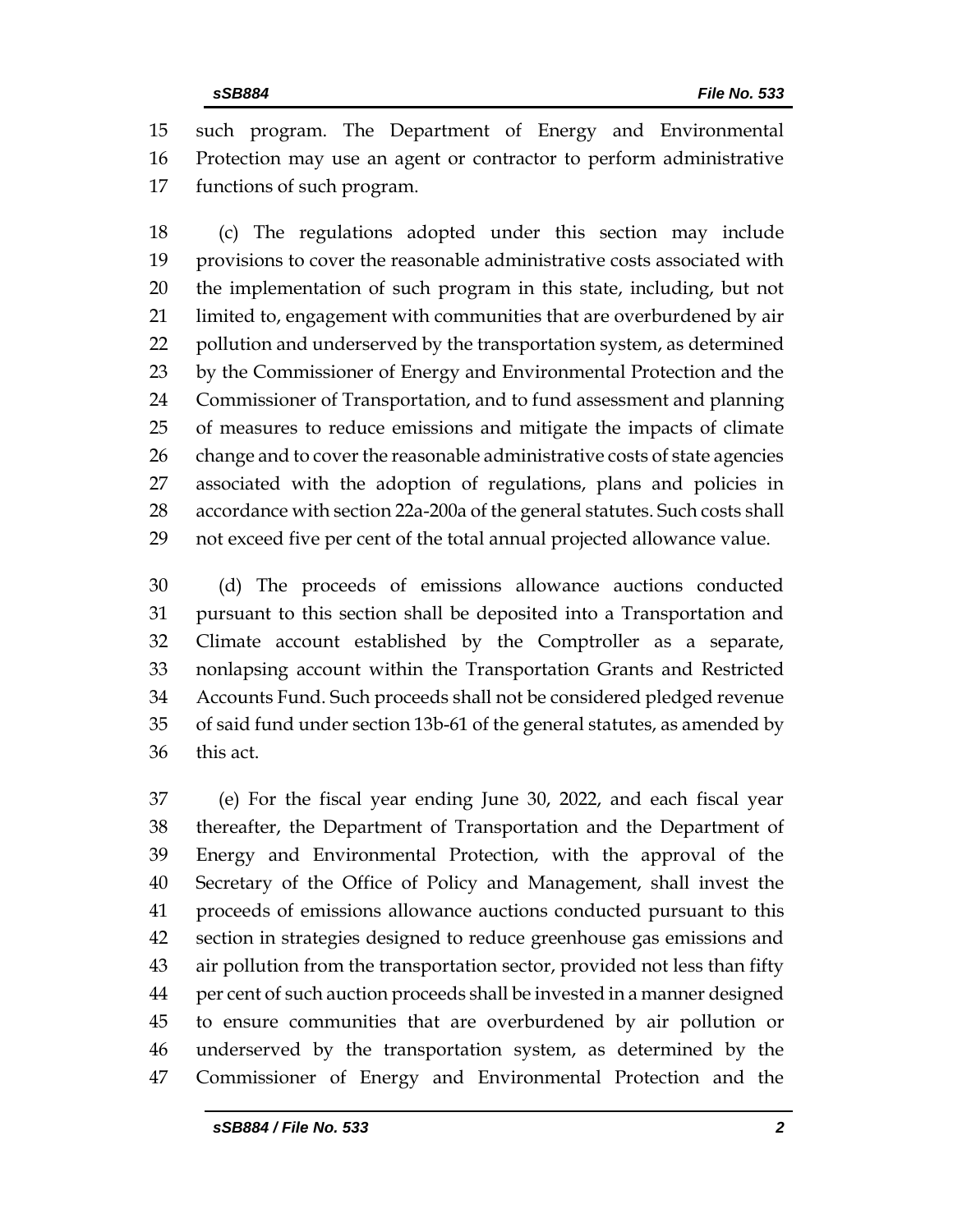Commissioner of Transportation, benefit from transportation projects and policies that reduce emissions from transportation sources.

 (f) There shall be an Equity and Environmental Justice Advisory Board which shall advise the Commissioner of Energy and Environmental Protection and the Commissioner of Transportation on decision making and equitable outcomes for the program and facilitate input from communities that are overburdened by air pollution and underserved by the transportation system, as determined by said commissioners, with respect to reducing air pollution and improving the transportation system. Said commissioners shall jointly (1) determine the total number of members on the Equity and Environmental Justice Advisory Board, and (2) select the members to serve on the Equity and Environmental Justice Advisory Board. Such members shall consist of stakeholders selected jointly by said commissioners, with a majority of members being residents of communities that are overburdened by air pollution and underserved by the transportation system, as determined by said commissioners. Said commissioners may establish rules, procedures and guidelines for the operation of the Equity and Environmental Justice Advisory Board.

 (g) On or before October 1, 2024, and annually thereafter, the Department of Energy and Environmental Protection and the Department of Transportation shall publish, on each such department's Internet web site, a report of the proceeds and investments of the Transportation and Climate Initiative Program, including the equitable investment of the proceeds. The Department of Energy and Environmental Protection and the Department of Transportation shall provide an annual opportunity for the public to review and comment on such program.

 Sec. 2. Subsection (a) of section 13b-61 of the general statutes is repealed and the following is substituted in lieu thereof (*Effective July 1, 2021*):

 (a) On and after July 1, 1975, there shall be paid promptly to the Treasurer and thereupon, unless required to be otherwise applied by the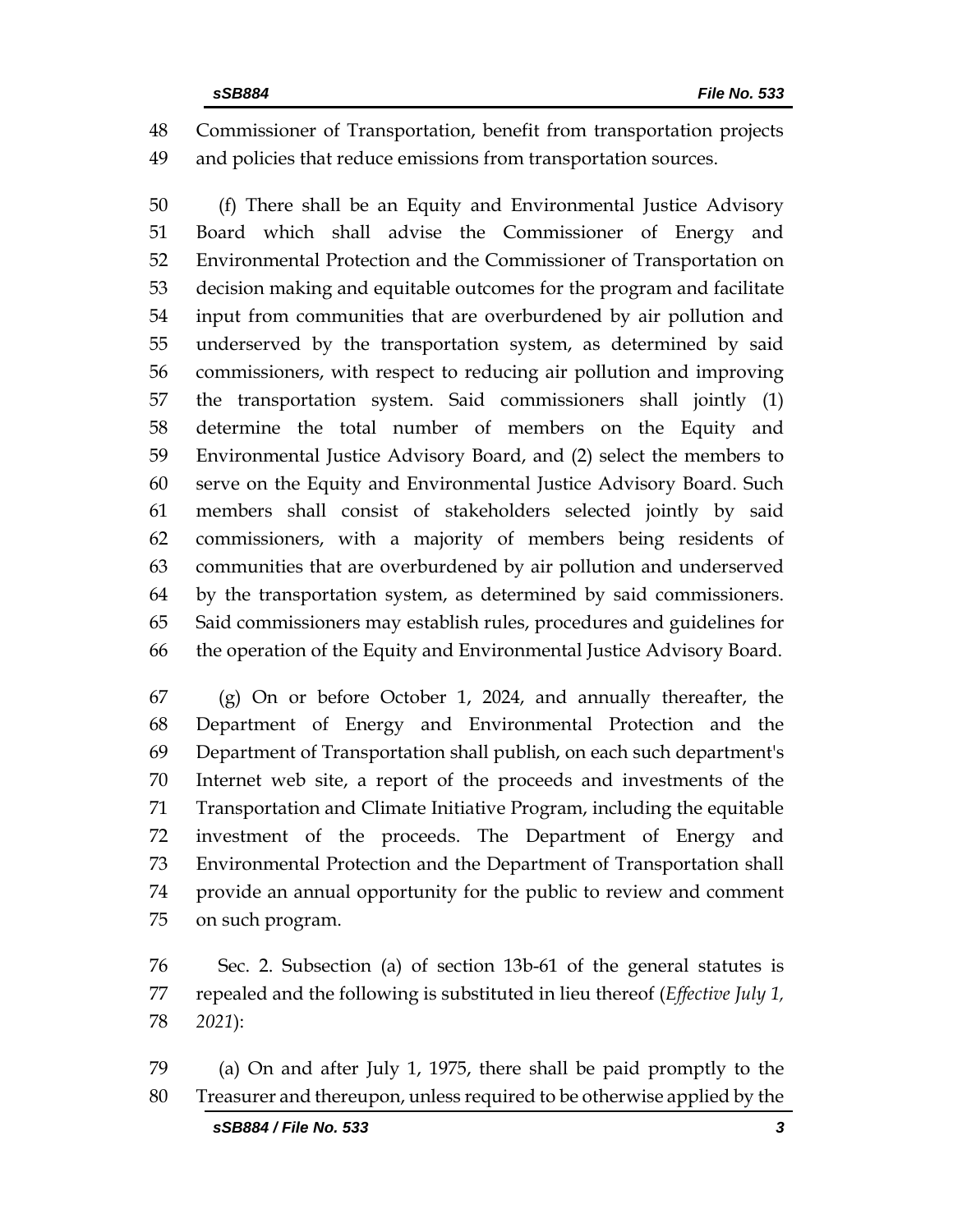| 81  | terms of any lien, pledge or obligation created by or pursuant to the 1954       |
|-----|----------------------------------------------------------------------------------|
| 82  | declaration or part III (C) of chapter 240, credited to the General Fund:        |
| 83  | (1) All moneys received or collected by the state or any officer thereof         |
| 84  | on account of, or derived from, motor fuel taxes; provided on and after          |
| 85  | July 1, 1983, one cent of the amount imposed per gallon before July 1,           |
| 86  | 1984, and received or collected from any rate of such tax on motor fuels         |
| 87  | shall be credited by the Treasurer to the Special Transportation Fund;           |
| 88  | (2) All moneys received or collected by the state or any officer thereof         |
| 89  | on account of, or derived from, motor vehicle taxes;                             |
| 90  | (3) All moneys received or collected by the state or any officer thereof         |
| 91  | on account of, or derived from, expressway revenues;                             |
| 92  | (4) All moneys becoming payable, under the terms of the 1954                     |
| 93  | declaration and part III (C) of chapter 240, into the Highway or                 |
| 94  | Additional Expressway Construction Funds mentioned in said                       |
| 95  | declaration;                                                                     |
| 96  | (5) All moneys received or collected by the state or any officer thereof         |
| 97  | on account of, or derived from, highway tolls;                                   |
| 98  | (6) All other moneys received or collected by the Commissioner or                |
| 99  | Department of Transportation; and                                                |
| 100 | (7) Any other receipts of the state required by law to be paid into the          |
| 101 | state Highway Fund or the Transportation Fund other than proceeds of             |
| 102 | bonds or other securities of the state or of federal grants under the            |
| 103 | provisions of federal law or the proceeds of emissions-allowance                 |
| 104 | auctions conducted under section 1 of this act.                                  |
|     | This act shall take effect as follows and shall amend the following<br>sections: |

| Section 1<br>New section<br>trom passage |                   |              |             |
|------------------------------------------|-------------------|--------------|-------------|
|                                          |                   |              |             |
|                                          | Sec. <sup>-</sup> | July 1, 2021 | $13b-61(a)$ |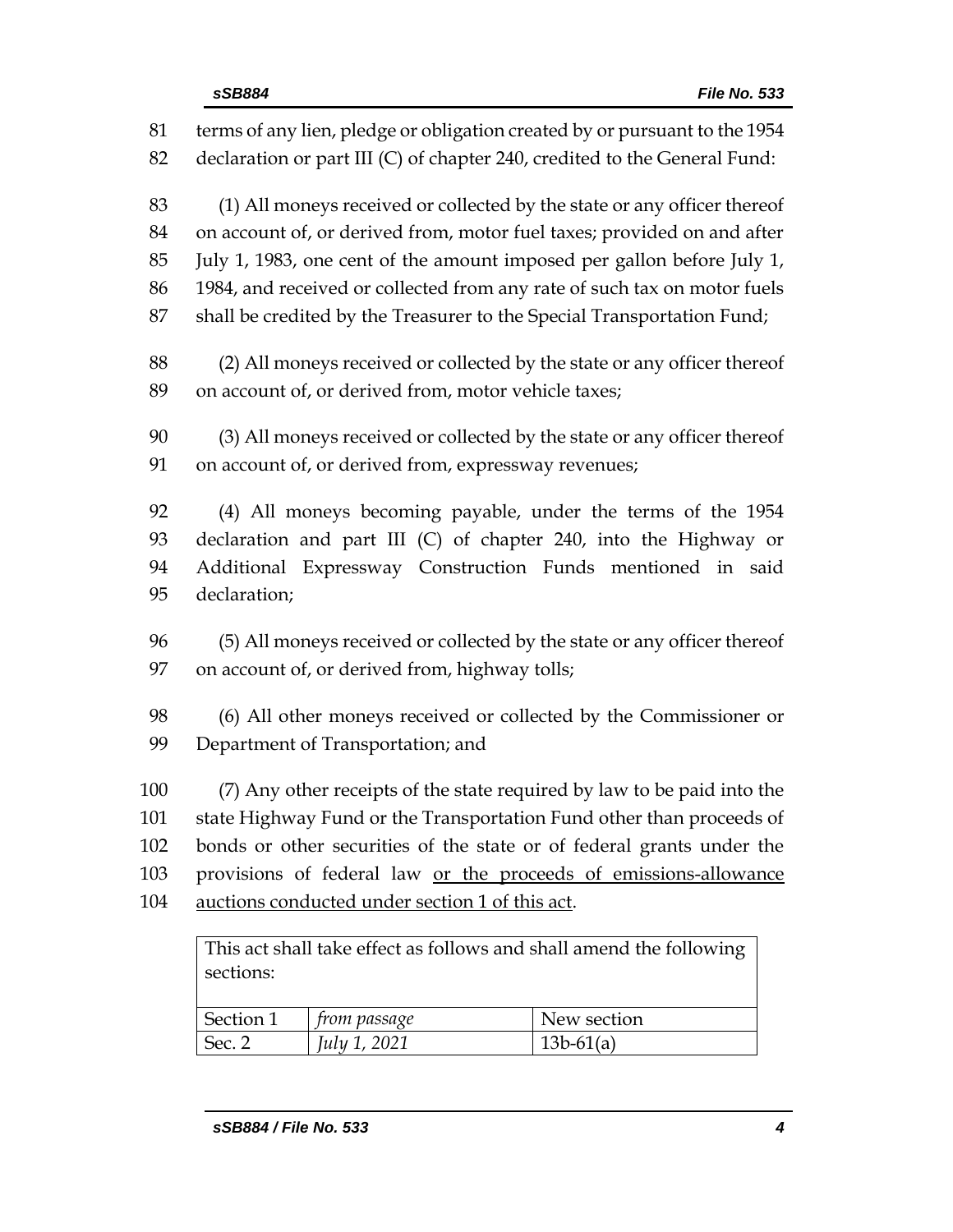*ENV Joint Favorable Subst.*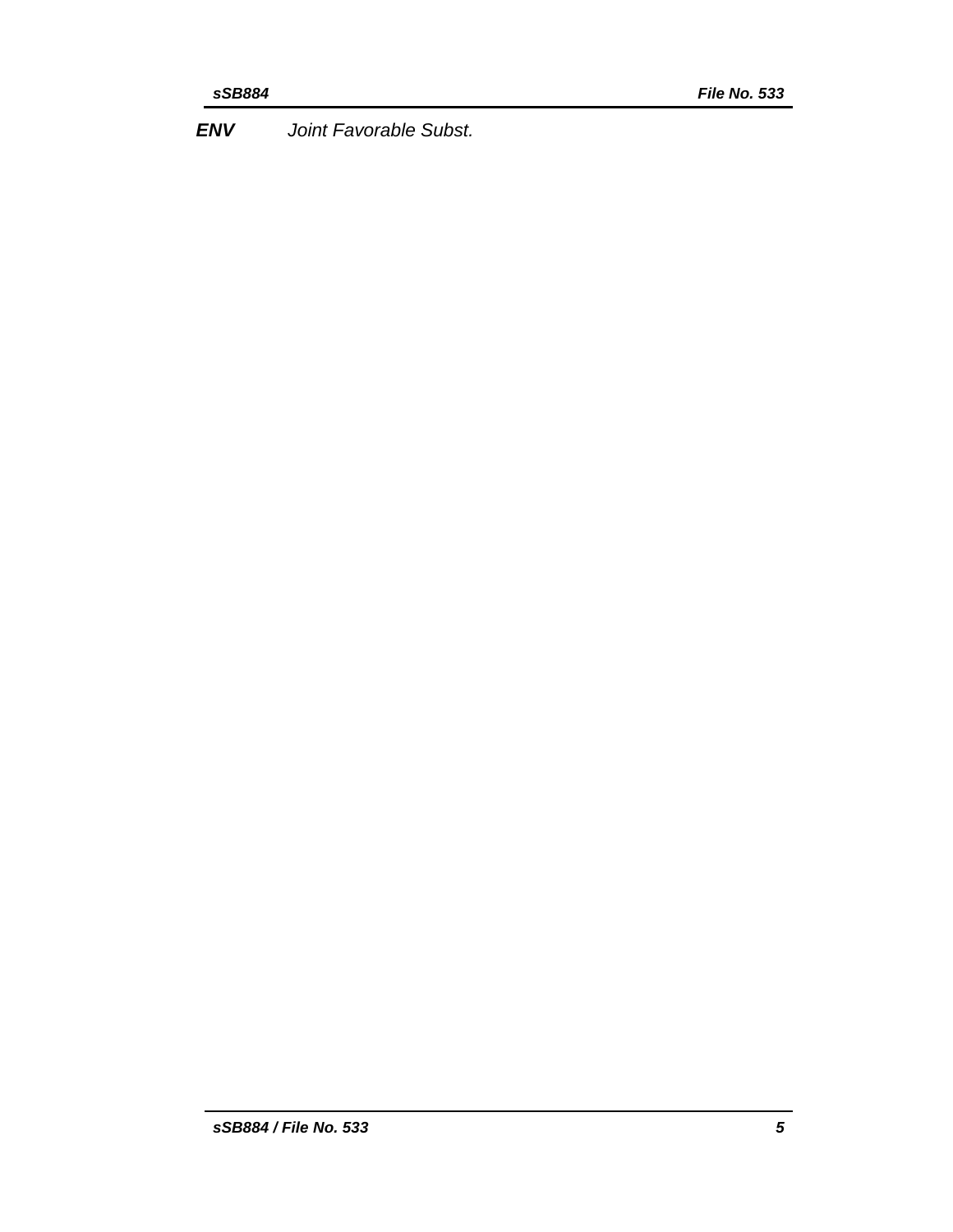*The following Fiscal Impact Statement and Bill Analysis are prepared for the benefit of the members of the General Assembly, solely for purposes of information, summarization and explanation and do not represent the intent of the General Assembly or either chamber thereof for any purpose. In general,*  fiscal impacts are based upon a variety of informational sources, including the analyst's professional *knowledge. Whenever applicable, agency data is consulted as part of the analysis, however final products do not necessarily reflect an assessment from any specific department.*

### *OFA Fiscal Note*

#### *State Impact:*

| <b>Agency Affected</b>           | <b>Fund-Effect</b> | FY 22 \$ | FY 23 \$     |
|----------------------------------|--------------------|----------|--------------|
| Department of Energy and         | Transportation     | None     | Up to \$44.3 |
| <b>Environmental Protection;</b> | Grants and         |          | million      |
| Transportation, Dept.            | Restricted         |          |              |
|                                  | Accounts -         |          |              |
|                                  | Revenue Gain       |          |              |

#### *Municipal Impact:* None

#### *Explanation*

The bill requires the Department of Energy and Environmental Protection (DEEP) to adopt regulations implementing the Transportation and Climate Initiative Program (TCI-P) to cap, reduce, and auction transportation-related greenhouse gas (GHG) emissions.

It is estimated that the TCI-P would generate up revenue of to \$88.6 million annually beginning 2023, with half of that amount, or up to \$44.3 million, beginning in FY 23 (assuming carbon allowance prices begin at approximately \$6.60 per metric ton). The bill requires these auction proceeds to be deposited into a Transportation and Climate account within the Transportation Grants and Restricted Accounts Fund (TGRAF) and specifies that proceeds are not pledged revenue of the state.

The bill also allows DEEP to use a contractor for TCI-P administration. This administrative cost to DEEP, of up to 5% would be paid for using revenue derived through auction proceeds, as discussed above.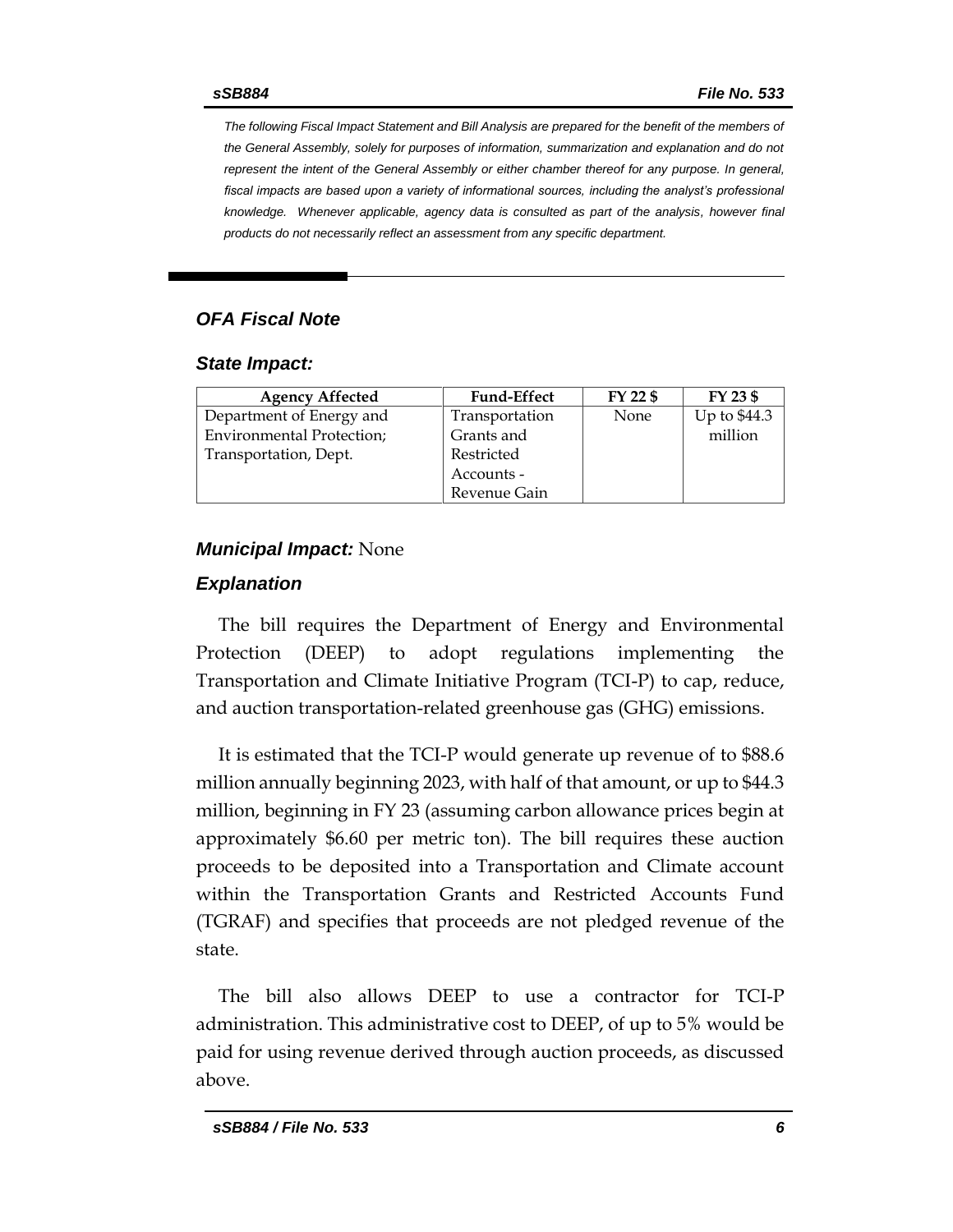The bill includes other provisions that are not anticipated to result in a fiscal impact to the state or municipalities.

# *The Out Years*

The bill is anticipated to result in significant auction revenue in the out years. Beginning in FY 24, which is anticipated to be the first full year of the program, auction proceeds are estimated to be between \$90 million and \$115 million annually, depending on the price and volume of carbon emissions at the time of auction.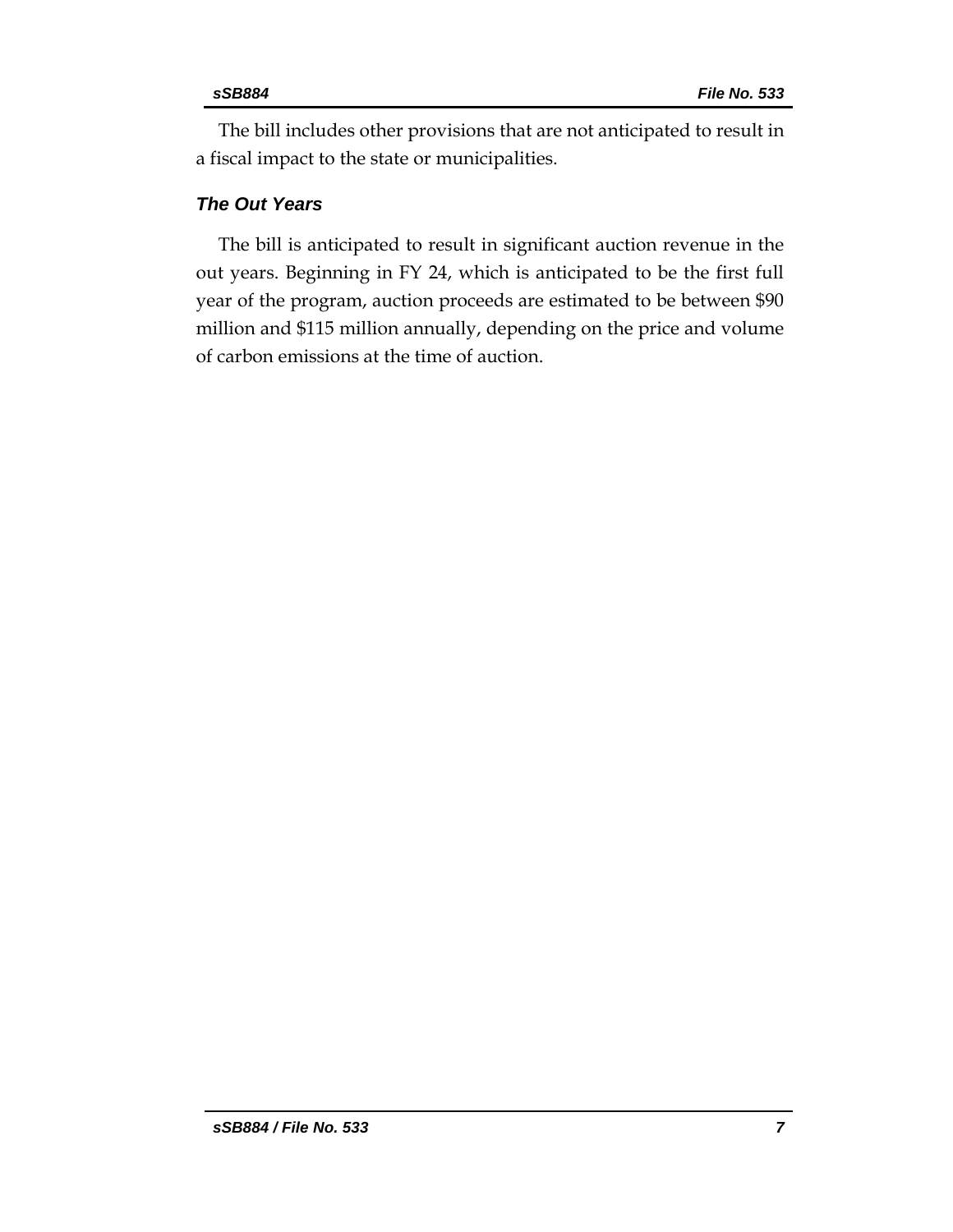# **OLR Bill Analysis sSB 884**

### *AN ACT REDUCING TRANSPORTATION-RELATED CARBON EMISSIONS.*

#### **SUMMARY**

This bill requires the Department of Energy and Environmental Protection (DEEP) to adopt regulations implementing the Transportation and Climate Initiative Program (TCI-P, see BACKGROUND) to cap and reduce transportation-related greenhouse gas (GHG) emissions. Among other things, the regulations must establish a declining cap on these GHG emissions and auction, reserve, or set aside emissions allowances. The bill allows DEEP to use a contractor or agent to administer the program.

Under the bill, DEEP and the Department of Transportation (DOT) must spend auction proceeds on strategies to reduce GHG emissions and transportation-related air pollution, and at least 50% of these investments must benefit communities that DEEP and DOT determine are overburdened by air pollution or underserved by the transportation system (i.e., underserved or overburdened communities). The bill establishes the Equity and Environmental Justice Advisory Board to advise DOT and DEEP and requires that at least half its members be residents of these communities.

The bill also requires DOT and DEEP to report how they spend the money and provide opportunity for public comment.

EFFECTIVE DATE: Upon passage, except the conforming change is effective July 1, 2021.

#### **TCI-P REGULATIONS**

Under the bill, the regulations DEEP adopts must: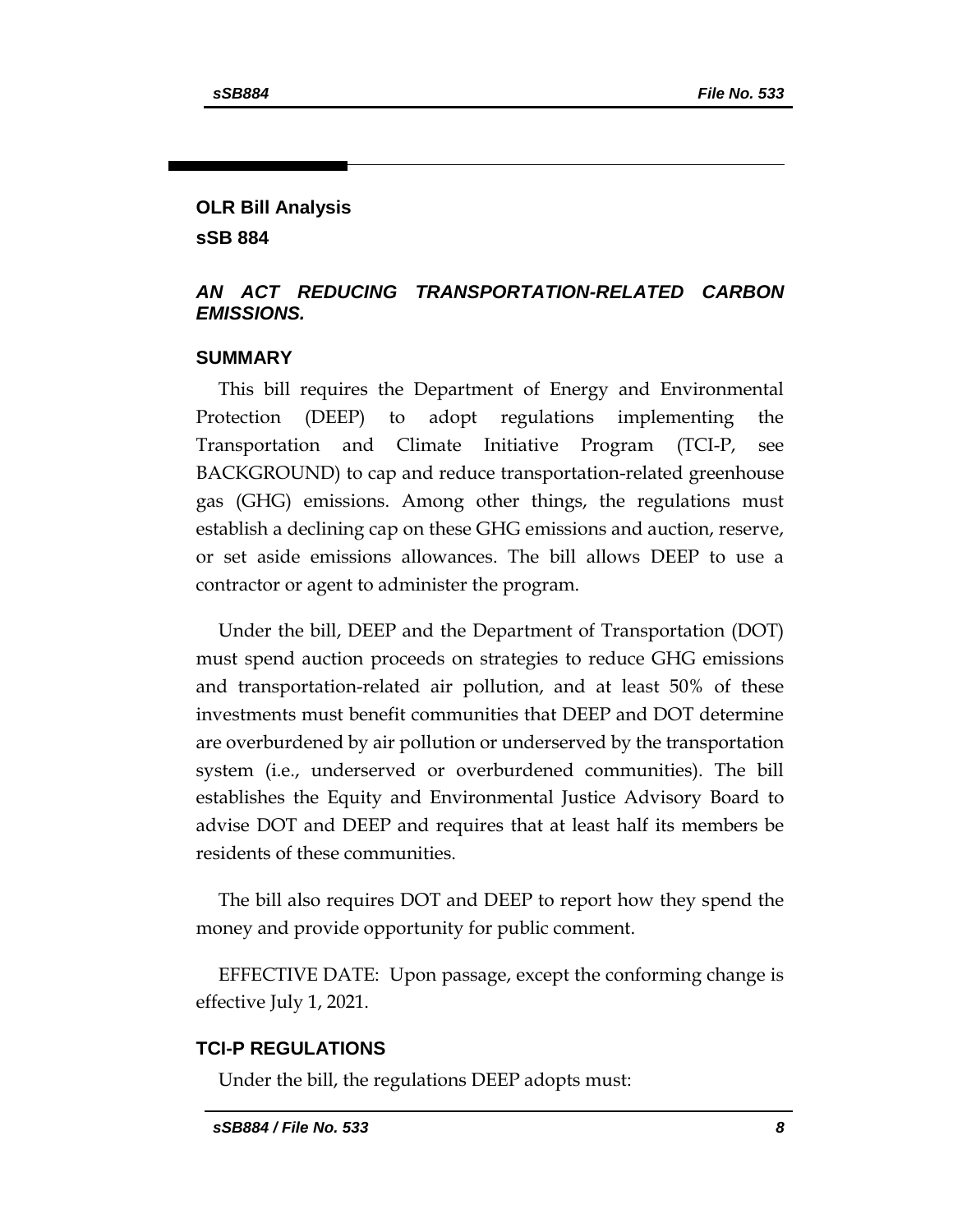- 1. establish a declining cap on GHG emission from transportation and auction, reserve, or set aside emissions allowances;
- 2. require submission of information as necessary to implement the program;
- 3. monitor and require program compliance verification;
- 4. enforce the program's requirements; and
- 5. carry out the program's functions and further its purposes.

The regulations may include provisions to cover the reasonable administrative costs associated with TCI-P implementation, including (1) engaging with overburdened or underserved communities and (2) funding assessment and planning of emission reduction and climate change mitigation measures. The regulations may also cover the reasonable administrative costs associated with state agencies adopting regulations, plans, and policies under the state's GHG reduction law. The costs are capped at 5% of the total annual projected allowance value.

#### **AUCTION PROCEEDS**

#### *Deposit of Proceeds*

The bill requires emissions auction proceeds to be deposited into a Transportation and Climate account within the Transportation Grants and Restricted Accounts Fund (TGRAF). By law, this fund must contain all transportation money that (1) is restricted, not available for general use, and (2) was previously accounted for in the Special Transportation Fund (STF) as "Federal and Other Grants" (CGS § 13b-68(c)).

The bill further specifies that auction proceeds are not considered pledged revenue of the TGRAF under the law directing certain funds to the STF (CGS § 13b-61). Funds directed to the STF under this law are used to secure special tax obligation bonds for transportation projects (CGS § 13b-75).

#### *Use of Proceeds*

Beginning with FY 22, the bill requires DOT and DEEP, with the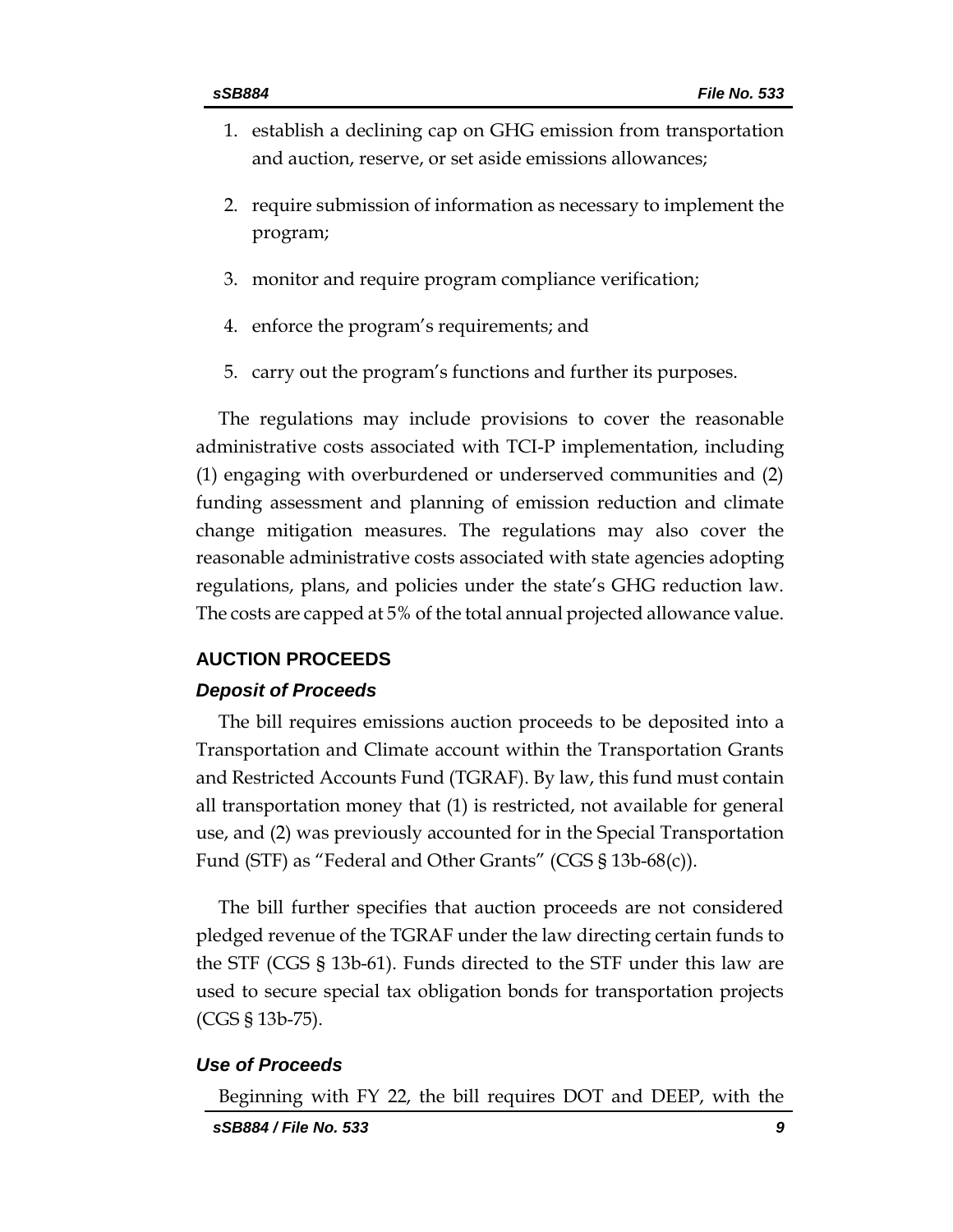Office of Policy and Management secretary's approval, to annually invest auction proceeds in strategies designed to reduce GHG emissions and transportation-related air pollution. At least 50% of the proceeds must be invested in a manner designed to ensure that overburdened or underserved communities benefit from transportation projects and policies that reduce emissions from transportation sources.

#### *Annual Report*

Starting by October 1, 2024, DEEP and DOT must annually publish on their websites a report of TCI-P proceeds and investments, including the equitable investment of the proceeds. DEEP and DOT must annually provide the public an opportunity to review and comment on the program.

### **EQUITY AND ENVIRONMENTAL JUSTICE ADVISORY BOARD**

The bill establishes an Equity and Environmental Justice Advisory Board to (1) advise DEEP and DOT on decision making and equitable outcomes for the program and (2) facilitate input from underserved and overburdened communities on reducing air pollution and improving the transportation system.

Under the bill, the commissioners must jointly determine the number of board members and select stakeholders to serve as members. A majority of the members must be residents of underserved and overburdened communities. The bill also allows the commissioners to establish rules, procedures, and guidelines for the board's operation.

# **BACKGROUND**

# *Transportation and Climate Initiative (TCI)*

TCI is a regional collaborative of 12 mid-Atlantic and northeastern states and the District of Columbia. Its purpose is to improve transportation, develop the clean energy economy, and reduce carbon emissions from transportation. In December 2020, four jurisdictions (Connecticut, the District of Columbia, Massachusetts, and Rhode Island) signed a memorandum of understanding to implement a cap and invest program called the Transportation and Climate Initiative